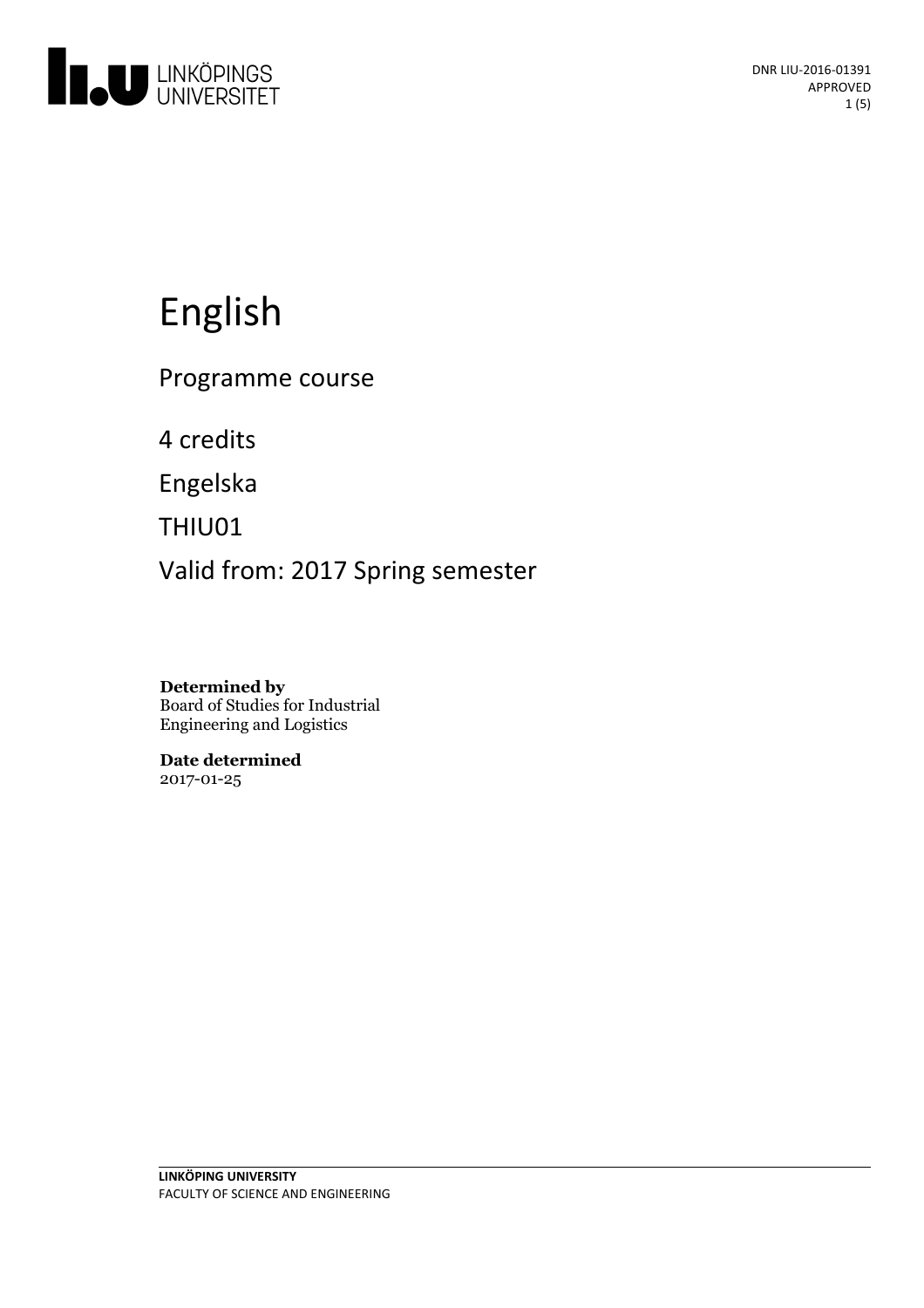# Main field of study

No Main Field of Study

### Course level

First cycle

### Advancement level

 $G_1X$ 

### Course offered for

- Civil Engineering, B Sc in Engineering
- Computer Engineering, B Sc in Engineering
- Engineering Electronics
- Chemical Analysis Engineering, B Sc in Engineering

# Specific information

The course is not available for exchange studemts

### Entry requirements

Note: Admission requirements for non-programme students usually also include admission requirements for the programme and threshold requirements for progression within the programme, or corresponding.

# Intended learning outcomes

After completion of the course the students will have the ability to:

- Actively take part in conversations and discussions with proper English
- Organize and present information effectively in a professional context
- Present and compare information from graphs and tables
- Express themselves grammatically correct in simple contexts, both verbally and in their writing
- Apply proper language style in both letters and simple reports

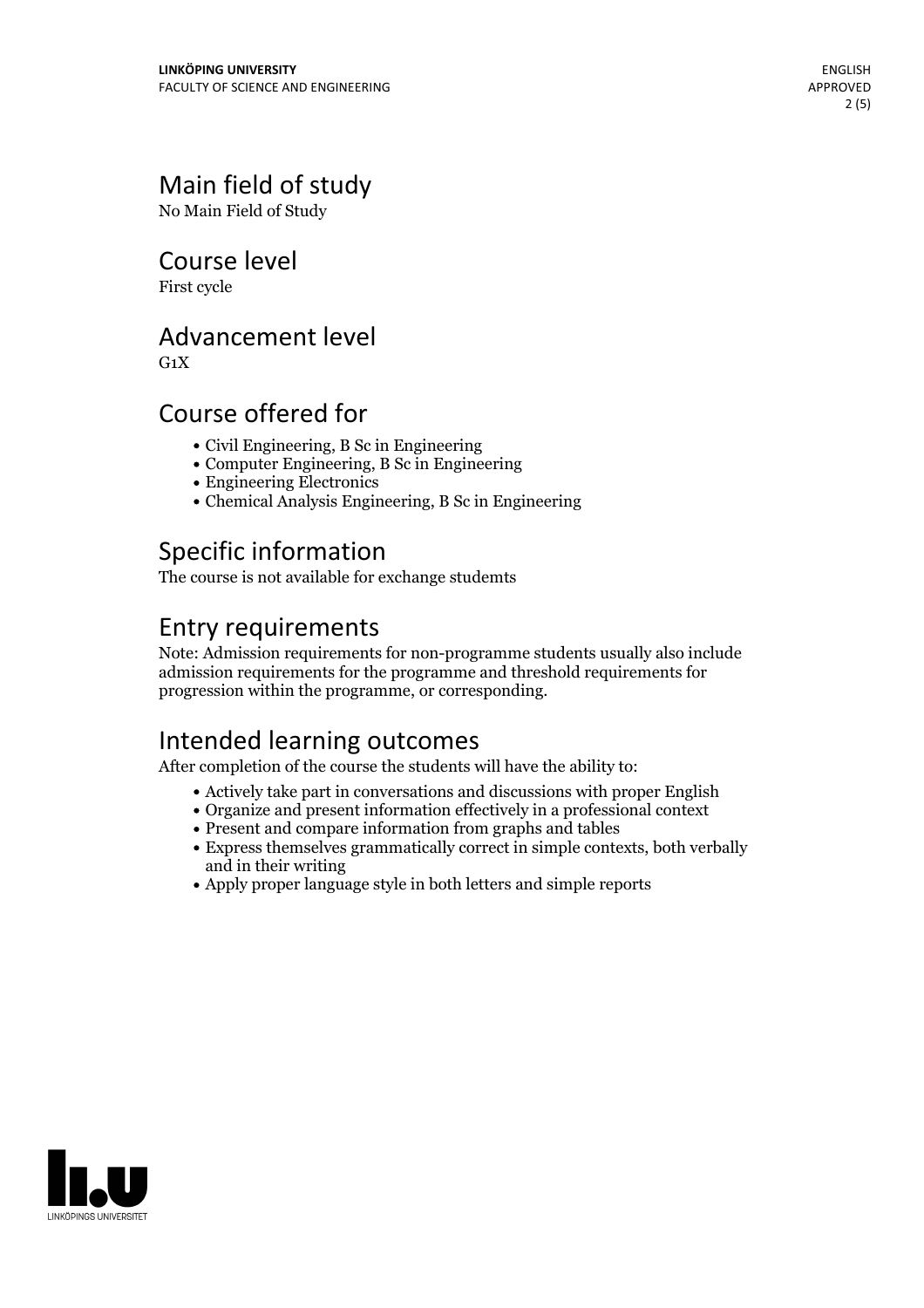## Course content

Emphasis is placed on oral communication. Communication is practiced through exercises that are tied to professional contexts and/or everyday life situations. The students will have the ability to express themselves freely with English training that emphasizes vocabulary, phrases and idiomatic expressions that are specifically tied to different situations and be aware of the frequent grammatical structures that differ from the Swedish equivalents. Pronunciation and accents are addressed in connection with oral exercises. The social role of the language is emphasized and students practice leading discussions in different contexts. Cultural differences are brought to awareness. Training is given in: presentation techniques (individual and in groups), argumentation and debate techniques and in being able to quickly summarize and report the contents of a text, describing a process to do something and give clear instructions. Written practice is given in different contexts such as letters, summaries, minutes from a meeting etc. The written exercises are integrated into the oral activities.

Teaching and working methods<br>Instruction is given in the form of seminars where attendance is obligatory. The course is offered twice during 2016; Vt2 (Linköping) and Ht1 (Norrköping).

# Examination

UPG1 Examination 4 credits U, 3, 4, 5

### Grades

Four-grade scale, LiU, U, 3, 4, 5

# Department

Institutionen för ekonomisk och industriell utveckling

# Director of Studies or equivalent

Johan Holtström

### Examiner

Shelley Torgnyson

### Education components

Preliminary scheduled hours: 38 h Recommended self-study hours: 69 h

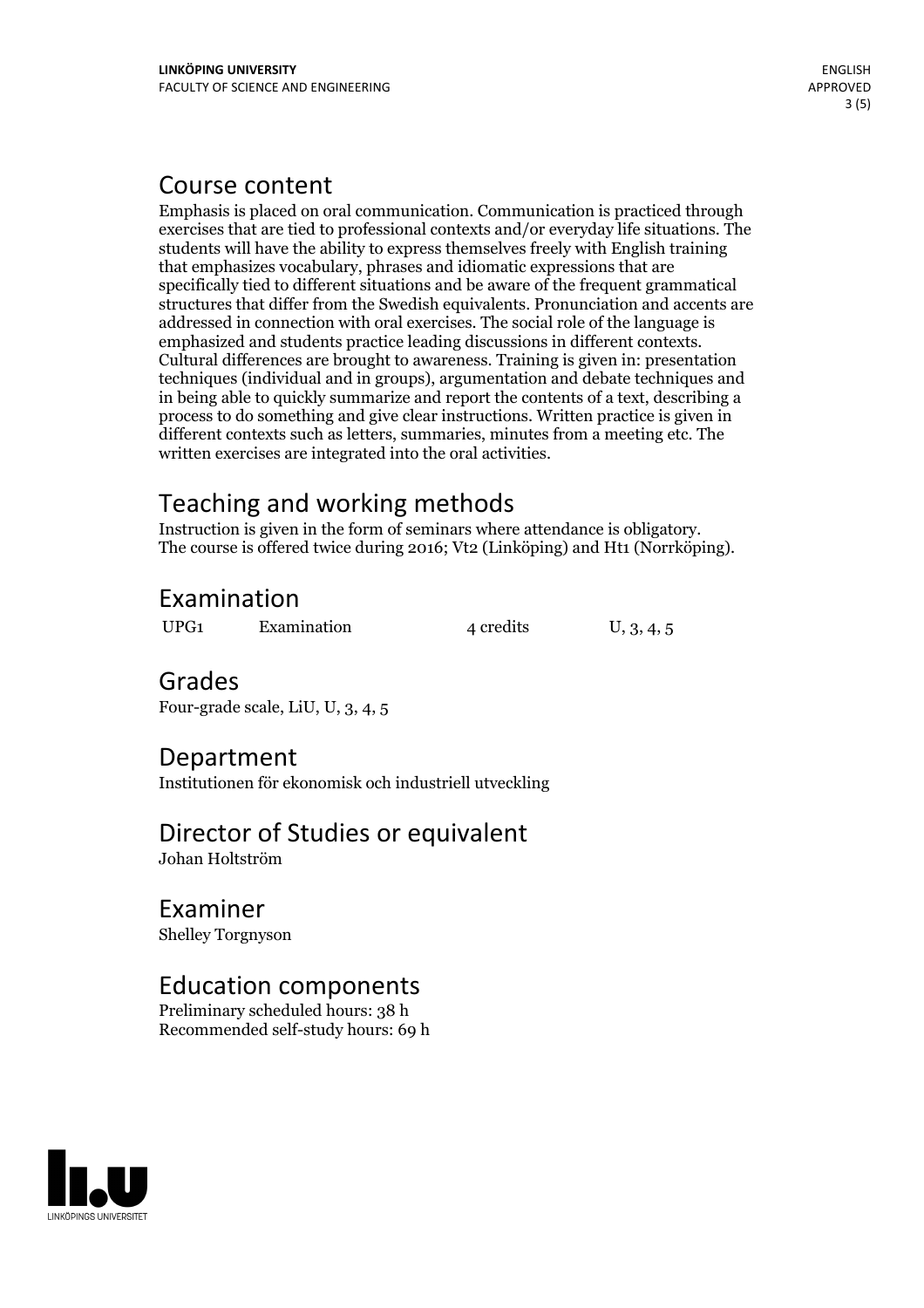